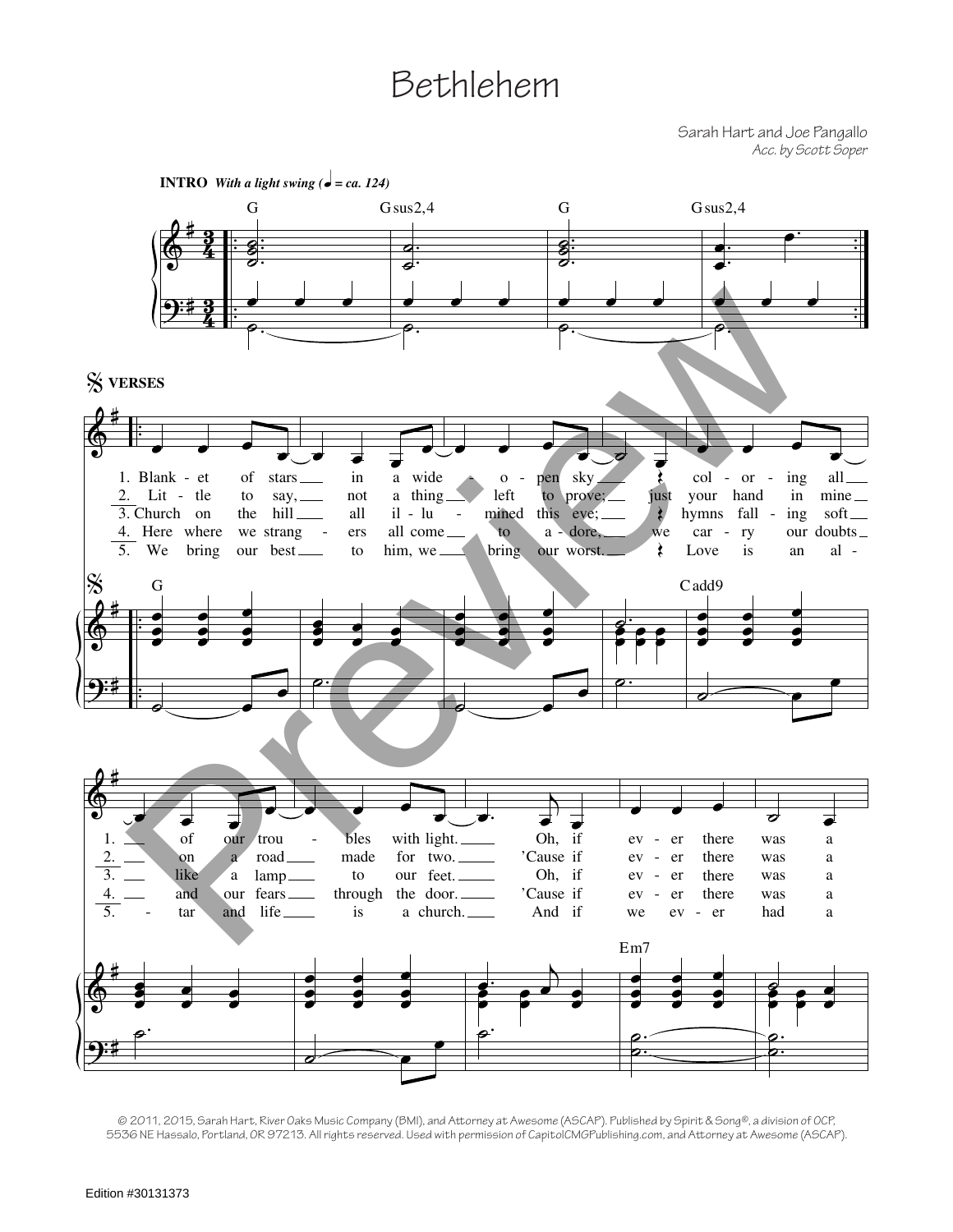BETHLEHEM (Keyboard/Vocal), pg. 2 of 6

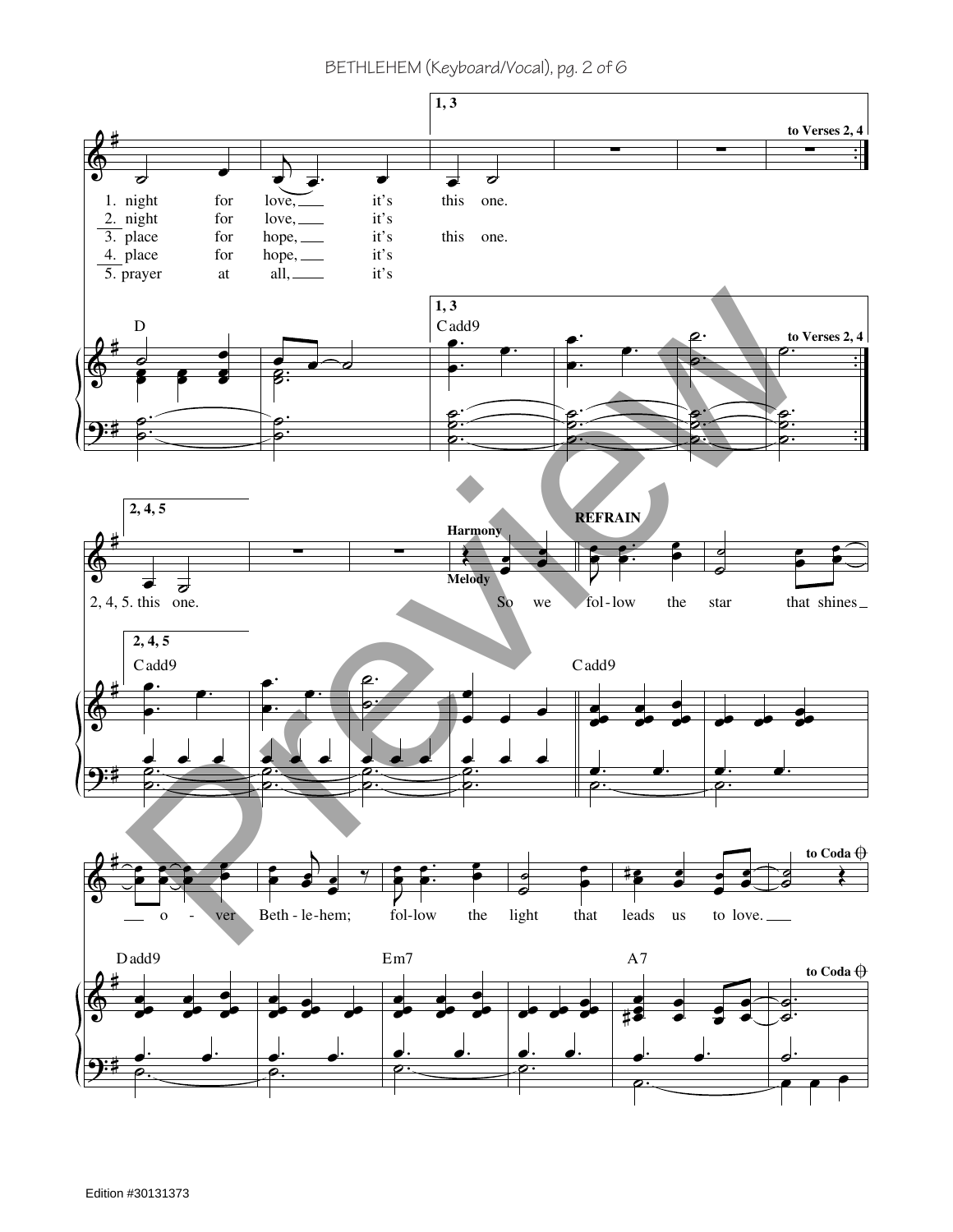BETHLEHEM (Keyboard/Vocal), pg. 3 of 6

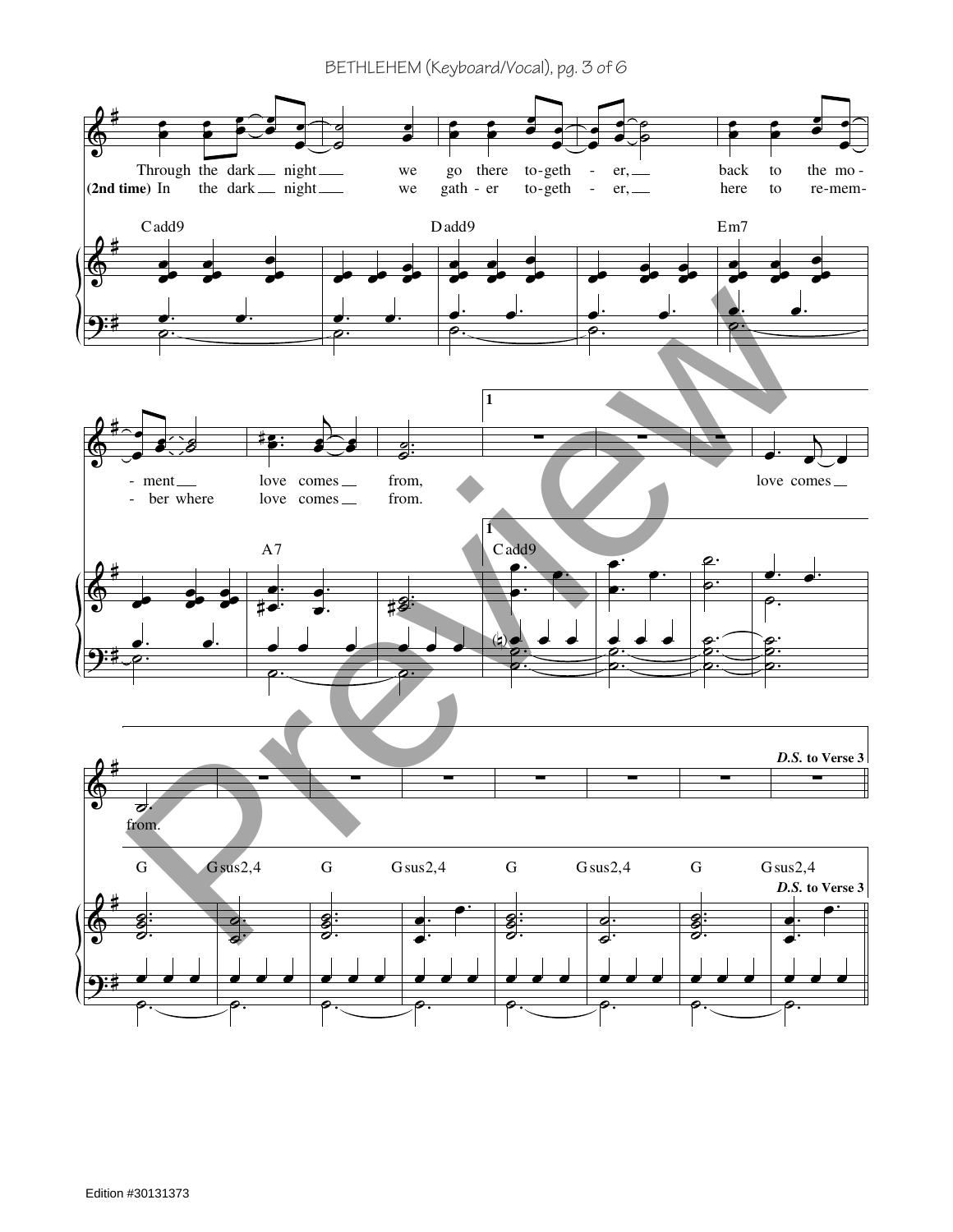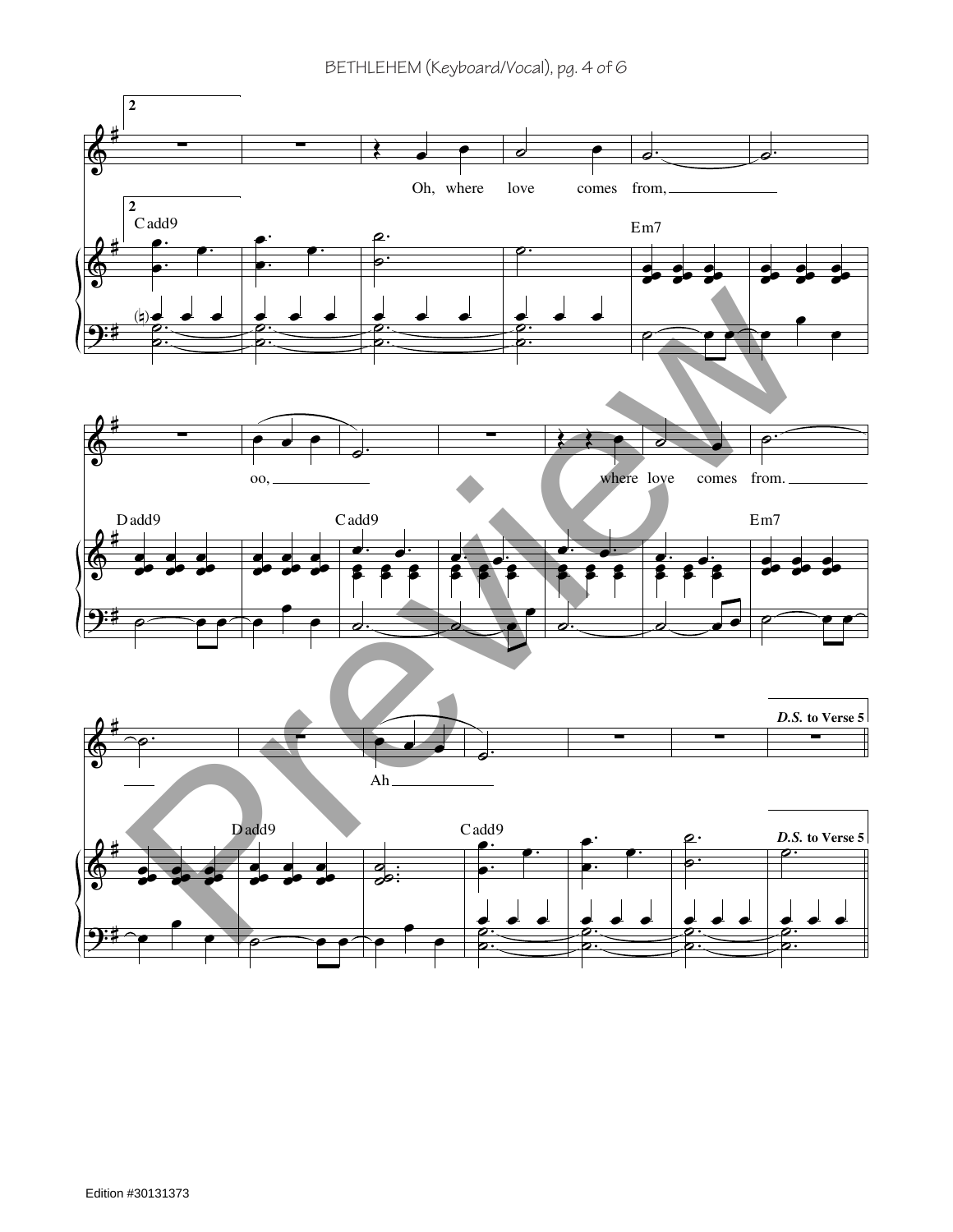

Edition #30131373